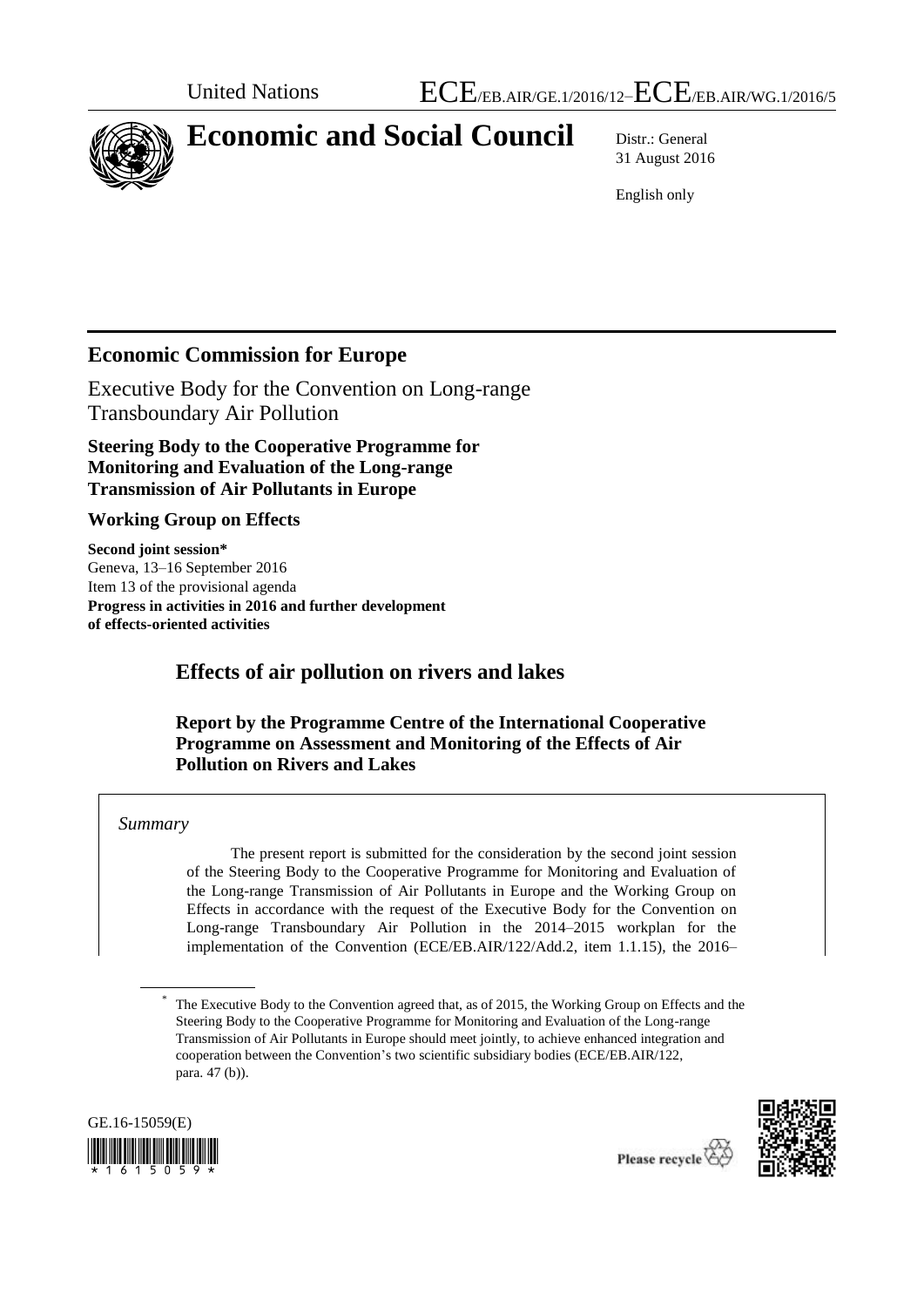2017 workplan for the implementation of the Convention (ECE/EB.AIR/133/Add.1, items 1.1.8, 1.1.9 and 1.1.24, 1.4.1, 1.4.2 and 1.5.1), the informal document approved by the Executive Body for the Convention at its thirty-fourth session, "Basic and multiyear activities in the 2016–2017 period" (items 1.1.1–1.1.3, 1.1.6, 1.1.7 and 1.8.1–1.8.3) and the Long-term Strategy for the Convention (ECE/EB.AIR/106/Add.1, decision 2010/18, annex).

The report presents a summary of the discussions at and results from thirty-first and thirty-second meeting of the Task Force of the International Cooperative Programme on Assessment and Monitoring of the Effects of Air Pollution on Rivers and Lakes held from 6 to 8 October 2015 at Monte Verita, Italy and from 24 to 26 May 2016 at Asker, Norway, respectively. The thirty-second meeting was held jointly with the Task Force of International Cooperative Programme on Integrated Monitoring of Air Pollution Effects on Ecosystems.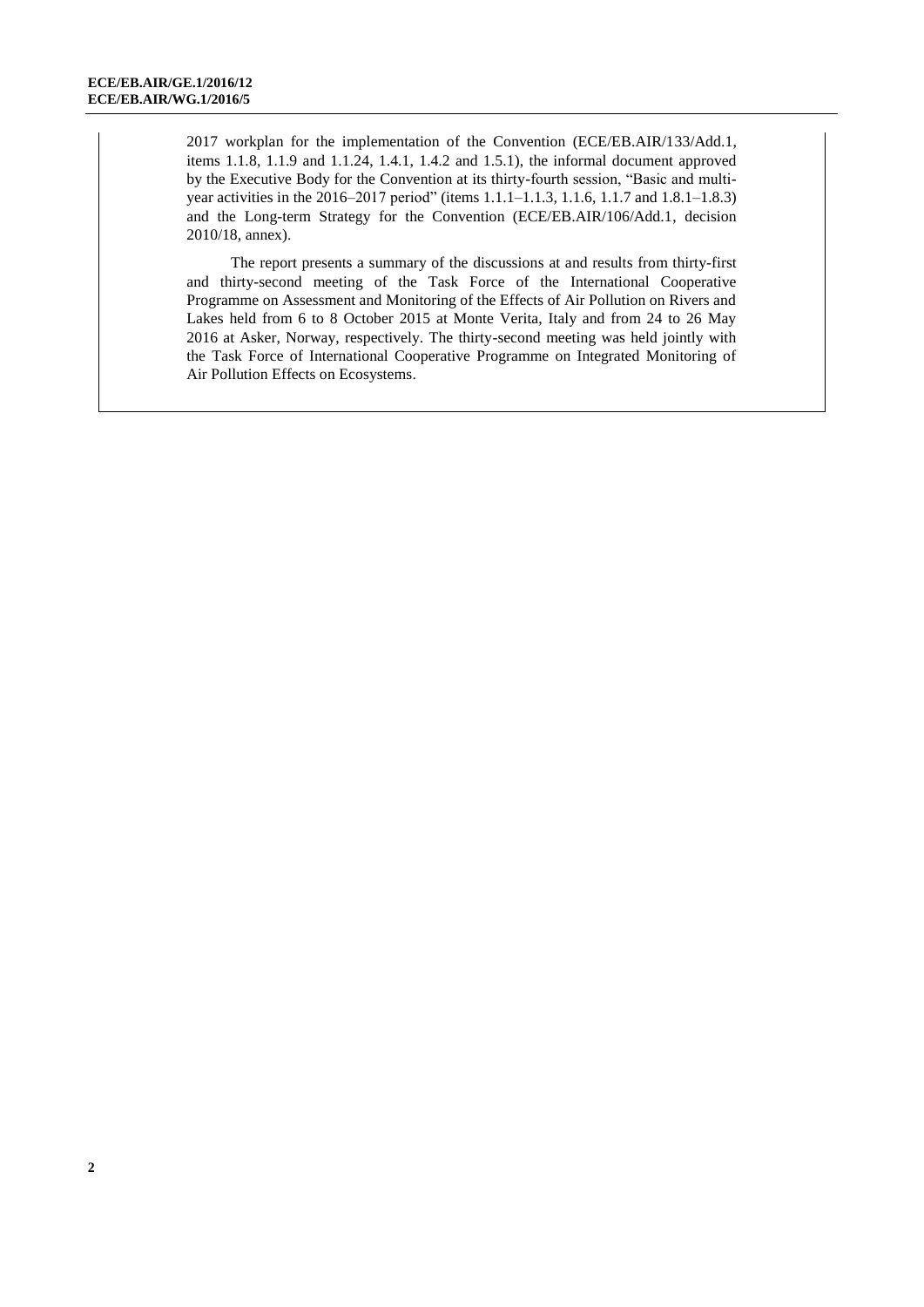# Contents

|       |                                                                                                                                                                        |                                                                                                                                                                | Page           |
|-------|------------------------------------------------------------------------------------------------------------------------------------------------------------------------|----------------------------------------------------------------------------------------------------------------------------------------------------------------|----------------|
| I.    |                                                                                                                                                                        |                                                                                                                                                                | $\overline{4}$ |
| I.    |                                                                                                                                                                        |                                                                                                                                                                | 5              |
| Ш.    |                                                                                                                                                                        |                                                                                                                                                                | 8              |
|       | А.                                                                                                                                                                     | Further implementation of the Guidelines for Reporting on the Monitoring                                                                                       | 8              |
|       | <b>B.</b>                                                                                                                                                              | Enhanced involvement of countries in Eastern and South-Eastern Europe,<br>the Caucasus and Central Asia, and cooperation with activities outside de Convention | 8              |
|       | C.                                                                                                                                                                     |                                                                                                                                                                | 8              |
|       | D.                                                                                                                                                                     |                                                                                                                                                                | 8              |
|       | Ε.                                                                                                                                                                     |                                                                                                                                                                | $\mathbf{Q}$   |
| IV.   | Workplan items specific to the International Cooperative Programme on Assessment                                                                                       |                                                                                                                                                                | 9              |
| V.    | Expected outcomes and deliverables over the next period and the longer term                                                                                            |                                                                                                                                                                | 9              |
| VI.   |                                                                                                                                                                        |                                                                                                                                                                | 9              |
| VII.  | Issues for the attention and advice of other groups, task forces or subsidiary bodies,<br>notably with regard to synergies and possible joint approaches or activities |                                                                                                                                                                | 10             |
| VIII. |                                                                                                                                                                        |                                                                                                                                                                | 10             |
| IX.   |                                                                                                                                                                        |                                                                                                                                                                | 10             |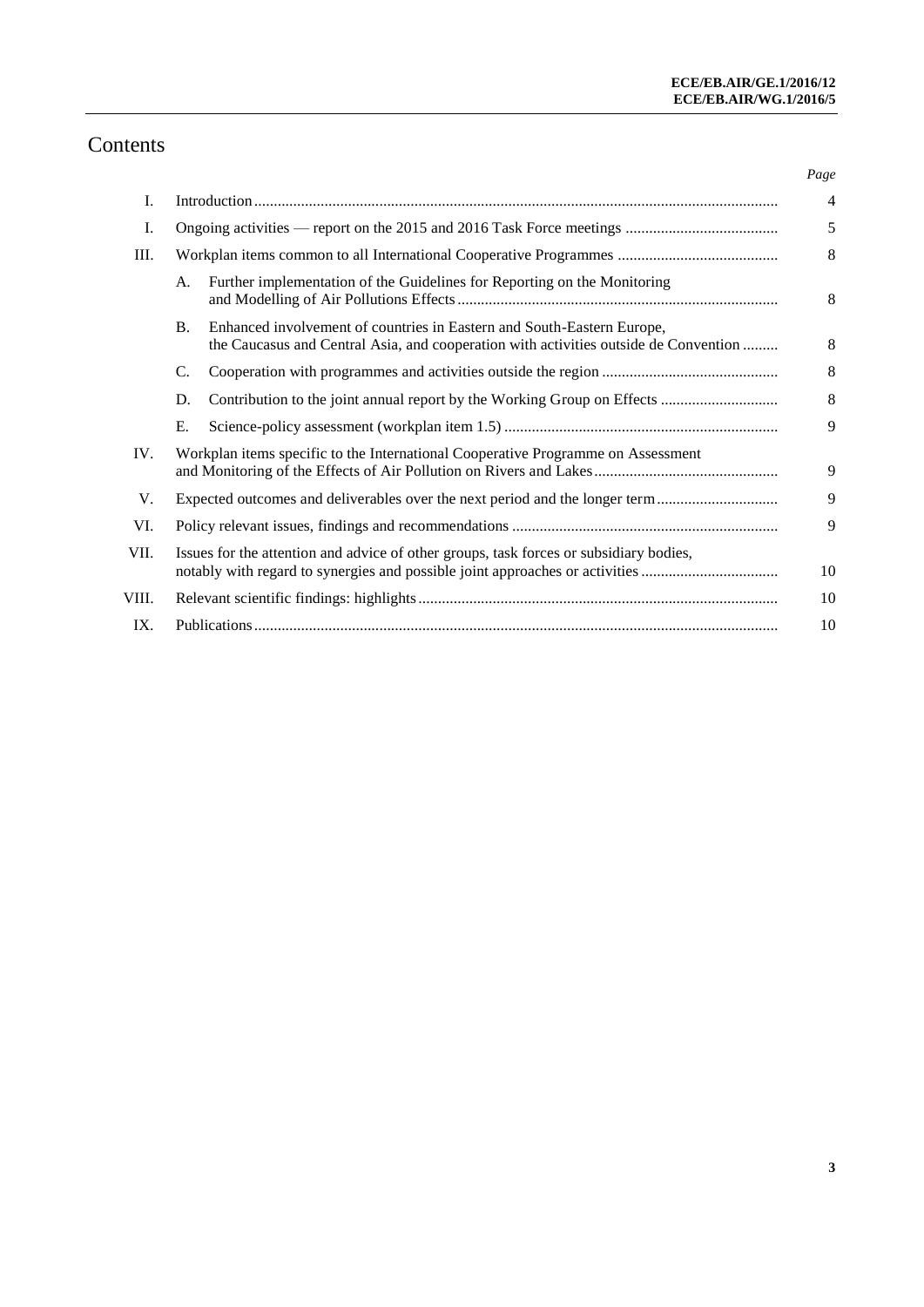# **I. Introduction**

1. The present report of the International Cooperative Programme on Assessment and Monitoring of the Effects of Air Pollution on Rivers and Lakes (ICP Waters) is being submitted for the consideration of the second joint session of the Steering Body to the Cooperative Programme for Monitoring and Evaluation of the Long-range Transmission of Air Pollutants in Europe (EMEP) and the Working Group on Effects in accordance with the request of the Executive Body for the Convention on Long-range Transboundary Air Pollution in the 2014–2015 workplan for the implementation of the Convention (ECE/EB.AIR/122/Add.2, item 1.1.15), the 2016–2017 workplan for the implementation of the Convention (ECE/EB.AIR/133/Add.1 items 1.1.8, 1.1.9 and 1.1.24, 1.4.1, 1.4.2 and 1.5.1) and the Long-term Strategy for the Convention (ECE/EB.AIR/106/Add.1, decision 2010/18, annex). The report presents a summary of the discussions at and the results from thirty-first and thirty-second meetings of the Task Force of the International Cooperative Programme on Assessment and Monitoring of the Effects of Air Pollution on Rivers and Lakes held from 6 to 8 October 2015 at Monte Verita, Italy and from 24 to 26 May 2016 at Asker, Norway, respectively. The thirty-second meeting was held jointly with the Task Force of International Cooperative Programme on Integrated Monitoring of Air Pollution Effects on Ecosystems (ICP Integrated Monitoring). The ICP Waters Task Force meeting was moved from October, when it was traditionally held, to spring. From 2016 onwards, the ICP Waters Task Force meeting will be held in the spring season.

2. The lead country of the Task Force of ICP Waters is Norway. The Task Force is hosted by the Norwegian Environment Agency and the Programme Centre is located at the Norwegian Institute for Water Research. National Focal Centres of ICP Waters contribute with data and present national results related to assessment and monitoring of air pollution effects on surface waters. ICP Waters collaborates with all the International Cooperative Programmes under the Working Group on Effects as well as the Joint Task Force on the Health Aspects of Air Pollution. 1

3. The thirty-first meeting of the Task Force of ICP Waters was attended by 30 experts from 11 Parties to the Convention. The thirty-second meeting was attended by 46 experts from 14 Parties of the Convention. The thirty-second meeting was held jointly with ICP Integrated Monitoring to improve collaboration between subsidiary bodies under the WGE (ECE/EB.AIR/133/Add.1 item 1.4.2). At present, 25 countries participate in one or more of the activities of ICP Waters. The Task Force considered progress reports from the Programme Centre and the National Focal Centres on the results on trends in water chemistry and biology, heavy metals, dynamic modelling and critical loads, and climate change impacts. The presentations can be found on the ICP Waters web page and in the proceedings from the 2015 Task Force meeting, 2 and are summarized in the respective minutes. <sup>3</sup> A similar report containing Task Force proceedings will be produced from the 2016 Task Force meeting. A summary of the presentations and discussions at the meeting is presented below (section II).

 $<sup>1</sup>$  The Task Force is a joint body of the World Health Organization European Centre for Environment</sup> and Health and the Executive Body for the Convention.

<sup>2</sup> Heleen de Wit, Salar Valinia and Sandra Steingruber, eds., *Proceedings of the 31st Task Force meeting of the ICP Waters Programme in Monte Verita, Switzerland 6–8 October, 2015*, ICP Waters report 126/2016. Oslo. Norwegian Institute for Water Research. Available from http://at [www.icp](http://www.icp-waters.no/Publications/Reports/tabid/122/Default.aspx)[waters.no/Publications/Reports/tabid/122/Default.aspx.](http://www.icp-waters.no/Publications/Reports/tabid/122/Default.aspx) 

<sup>&</sup>lt;sup>3</sup> The minutes of the Task Force meetings, which include the agenda, the list of participants and the workplan, is available on the ICP Waters website http:[//www.icp-waters.no/.](http://www.icp-waters.no/)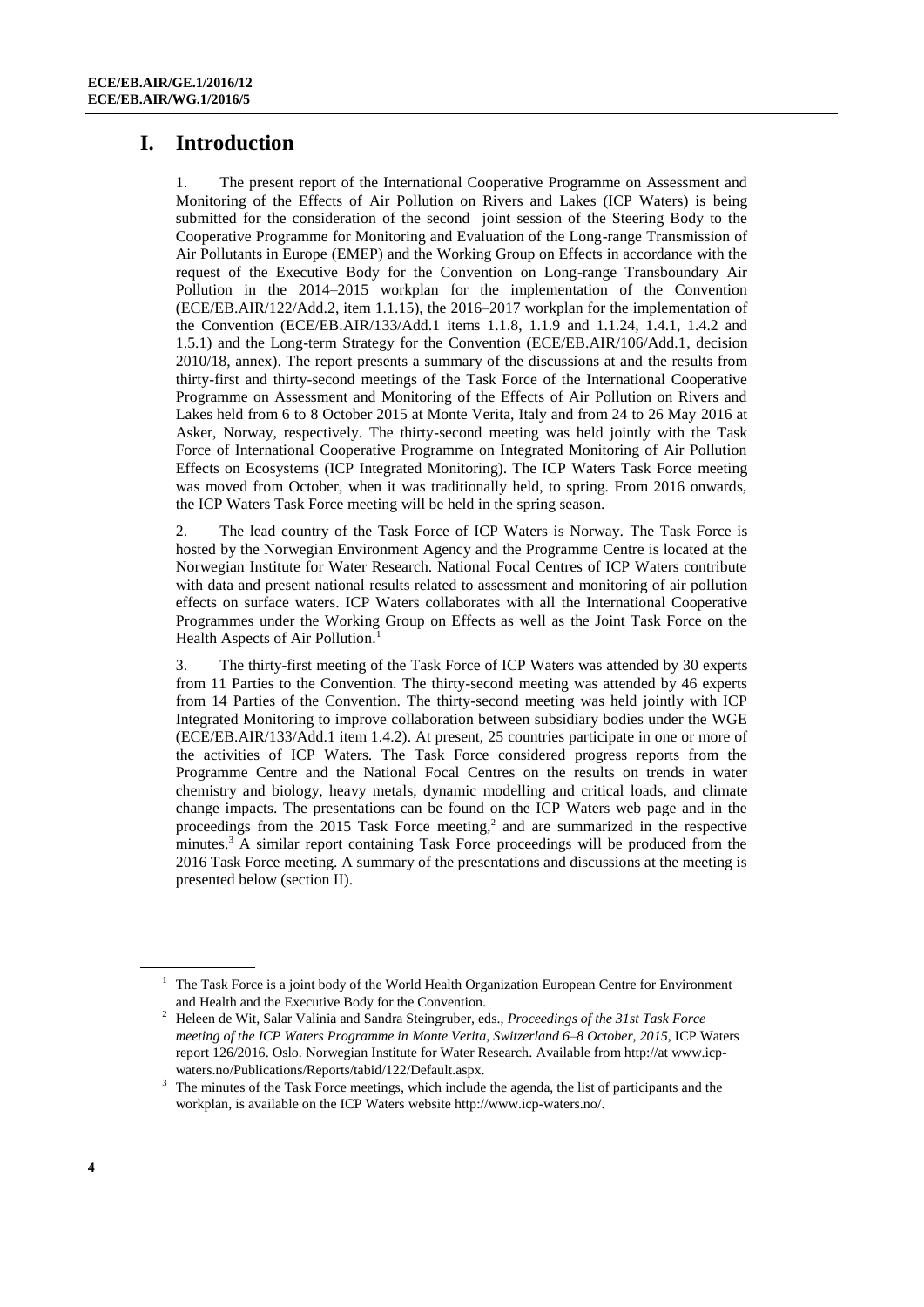### **II. Ongoing activities — report on the 2015 and 2016 Task Force meetings**

4. *Biodiversity and climate*: Key results from preliminary version of the report "*Biodiversity of macro-invertebrates in acid-sensitive waters: trends and relations to water chemistry and climate"*<sup>4</sup> (2014–2015 workplan, item 1.1.15.b) were presented. Reduced deposition of sulphur is often found to have positive effects on aquatic organisms in acidsensitive surface waters due to improved water chemical status. Here we aimed to test if 1) biological recovery was also reflected in increased biodiversity, 2) if current trends of climate change strengthen or reduce ongoing biological recovery. The database consisted of macro-invertebrate recordings (bottom-dwelling aquatic organisms) of circa 100 sites in the Czech Republic, Germany, Latvia, Norway, Sweden, and in the United Kingdom of Great Britain and Northern Ireland, with associated water chemistry (sulphate, acid-neutralizing capacity) and climate (temperature and precipitation) records. The time periods for the sites varied between 12 and 29 years. Increases in species diversity were found at 90 per cent of the lake sites and 95 per cent of the river sites, where 30 and 21 per cent were significant trends, respectively. With almost no exception, significant decreases in sulphate concentrations were found. Few significant trends in temperature and precipitation were found, on the contrary. Increasing diversity correlated best with sulphur and acidneutralizing capacity (water chemical parameters), which is a strong indication that reduced sulfur deposition has a positive impact on biodiversity of aquatic invertebrates. In most acidified sites, additional correlations were found with temperature and precipitation, where especially precipitation had a strong effect. The changes in precipitation may affect species diversity indirectly, through impacts on water chemistry, or more directly, through changes in hydrology. Probably because trends in climate were small compared to trends in deposition and associated water chemistry, climate appeared to have limited effects on invertebrates in this analysis. However, environmental changes in the near future are expected to become less distinct for deposition and more distinct for climate, suggesting that aquatic invertebrate communities may experience stronger impacts from climate in the year to come. Further monitoring of acid-sensitive surface waters is necessary for further study of climate effects on biodiversity. The main conclusions of this report are that biological recovery is indeed associated with increased biodiversity, and that biodiversity will continue to increase when acid deposition decreases. For the studied period, impacts from climate change appear to be secondary.

5. *Mercury:* The outline for the 2016 ICP Waters report on Mercury in aquatic ecosystems was presented (2016–2017 workplan, item 1.1.8). The aim of the analysis is to assess distribution and effects of long-range transported mercury in the aquatic environment, with special focus on fish. In remote areas with no local mercury pollution sources, long-range transported atmospheric mercury is the main source of mercury contamination. Here, long-term accumulation of mercury in soils has been found, and mercury leaches from soils into surface waters and accumulates in freshwater foodwebs. In northern surface waters, elevated concentrations of mercury in fish have been found, often exceeding critical limits for human consumption and environmental quality standards, and

<sup>4</sup> Gaute Velle, Richard J. Telford, Jens Arle, Chris Curtis, Lars Eriksson, Arne Fjellheim, Marina Frolova, Jens Fölster, Natalja Grudule, Godtfred A. Halvorsen, Alan Hildrew, Andreas Hoffmann, Jakub Hruška, Iveta Indriksone, Lenka Kamasová, Jiří Kopáček, Stuart Orton, Pavel Krám, Shad Mahlum, Don T. Monteith, Takaaki Senoo, Ewan M. Shilland, Evžen Stuchlík, Lenka Ungermanová, Magda-Lena Wiklund, Heleen de Wit. *Biodiversity of macro-invertebrates in acid-sensitive waters: trends and relations to water chemistry and climate.* ICP Waters report xxx/2016, in preparation; Oslo, Norwegian Institute for Water Research, 2016. Planned availability in September 2016 at: [http://www.icp-waters.no/.](http://www.icp-waters.no/Publications/tabid/62/Default.aspx)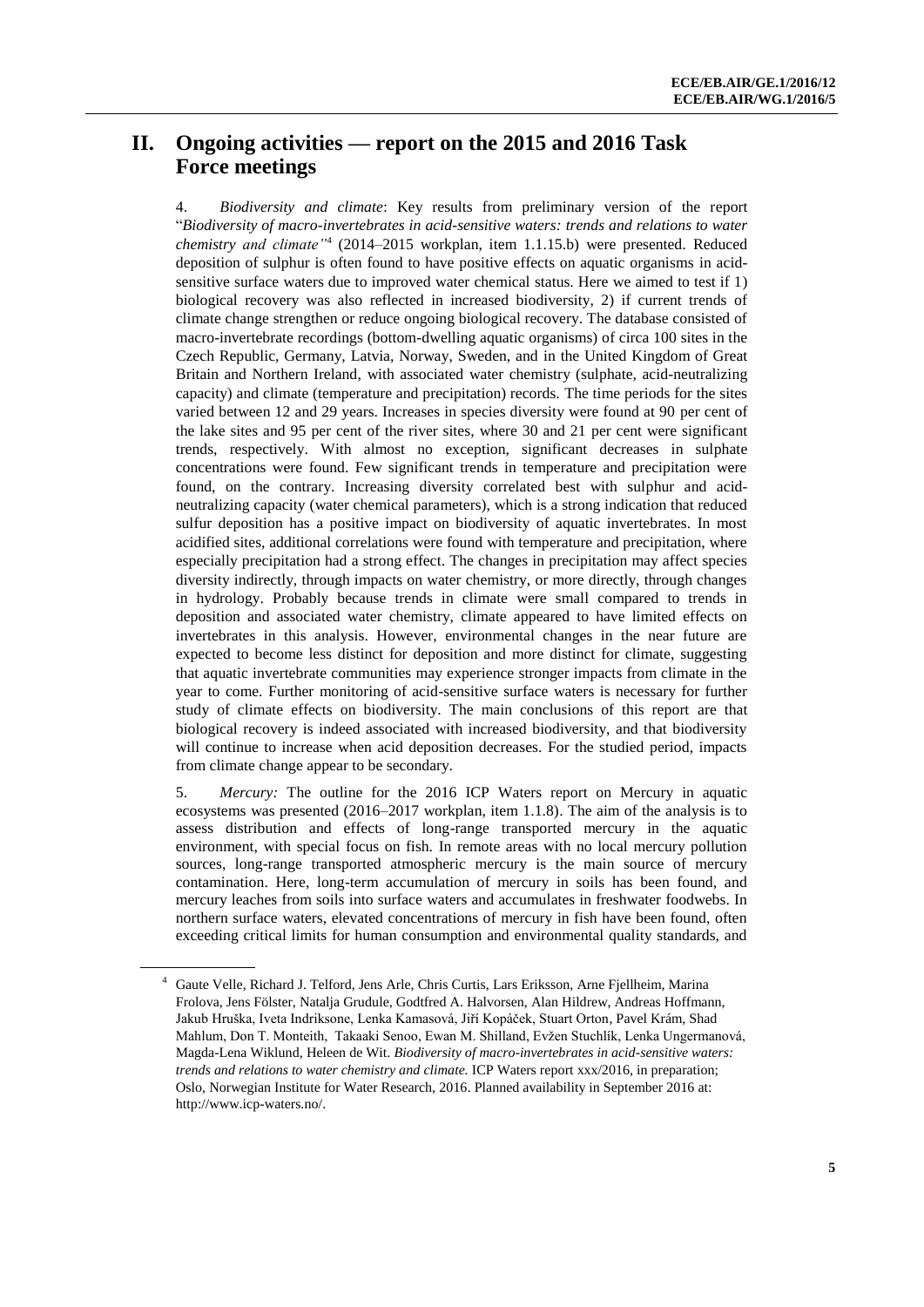with potential harmful effects on organisms. Recently, signs of increasing levels of mercury in fish were observed. However, so far few attempts have been made to describe and analyze spatial patterns and temporal trends of mercury in fish across gradients of climate, land cover and deposition. In this report, we aim to collate data on mercury in fish from Norway, Sweden and if possible also from Canada, Finland and the Russian Federation and Canada, potentially spanning a circumpolar region. The report could contribute to a planned Arctic Monitoring and Assessment Programme (AMAP) report on mercury in pan-arctic environments. The report will be written in collaboration with ICP Integrated Monitoring, and will be presented at the ICP Waters Task Force meeting in spring of 2017.

6. *Biological and chemical recovery*: Substantial decreases in sulphur deposition have occurred in large parts of world as a result of international cooperation on emission reductions. The reduction of sulphur deposition has led to significant chemical recovery of surface waters, but not yet to a return to pre-industrial conditions. Associated biological recovery proceeds more slowly than chemical recovery. In some regions, the deposition of nitrogen has become more important than sulphur for surface water acidification, and delays chemical and biological recovery. Further reduction of deposition of sulphur and nitrogen are important to further enhance protection of acid-sensitive aquatic ecosystems. The Task Force applauded the work done by the National Focal Centres, and emphasized the importance of national monitoring networks.

7. *Dissolved organic carbon:* A large water chemistry database for Europe and North America shows that concentrations of dissolved organic carbon (DOC) continue to rise, with hardly any signs of levelling off. The primary driver appears to be the reduction in sulfur deposition, while seasalt deposition also add to changes in surface water DOC. Climatic drivers, in particular precipitation strongly affect interannual variation of DOC. More DOC in surface waters leads to higher expenses in providing clear drinking water in regions that depend on surface waters as raw water source. Also, surface water productivity and mercury contamination of aquatic foodwebs may be impacted.

8. *Land use, acidification and critical loads:* Climate mitigation policies may lead to national initiatives for afforestation, or increased forestry for production of biofuels, with potential impacts on critical loads for acidification and surface water acidification. A modelling exercise with the Model of Acidification of Groundwater in Catchments (MAGIC) in Sweden explored how critical loads for surface waters in Sweden may be affected by forestry, which is predicted to become more intensive in the future as the need for forest-based biofuels may increase as a climate mitigation measure. Forestry and critical loads are linked through uptake of base cations in biomass. Future forest management may impact ecosystem critical loads in countries with acid-sensitive surface waters where biofuels are considered as an option to mitigate climate change. In the Czech Republic, a modelling study showed that afforestation of acidified catchments may lead to a substantial re-acidification of currently recovering surface waters. A modelling study using scenarios of future forest cover and a dynamic model indicates that increased forest growth (associated with higher base cation uptake) and increased dry deposition will lead to future acidification, even under future reductions in sulphur deposition. The results of these studies are relevant for other regions where substantial changes in forest cover and forest management are expected, for instance where afforestation is used to mitigate climate change.

9. *Assessment of surface water acidification under the Water Framework Directive:* Under the European Union Water Framework Directive,<sup>5</sup> ecological status of surface waters is assessed with respect to pressures that potentially affect individual water bodies. In Norway, acidification is currently the second-most important pressure for surface water

<sup>&</sup>lt;sup>5</sup> Directive 2000/60/EC of the European Parliament and of the Council establishing a framework for the Community action in the field of water policy.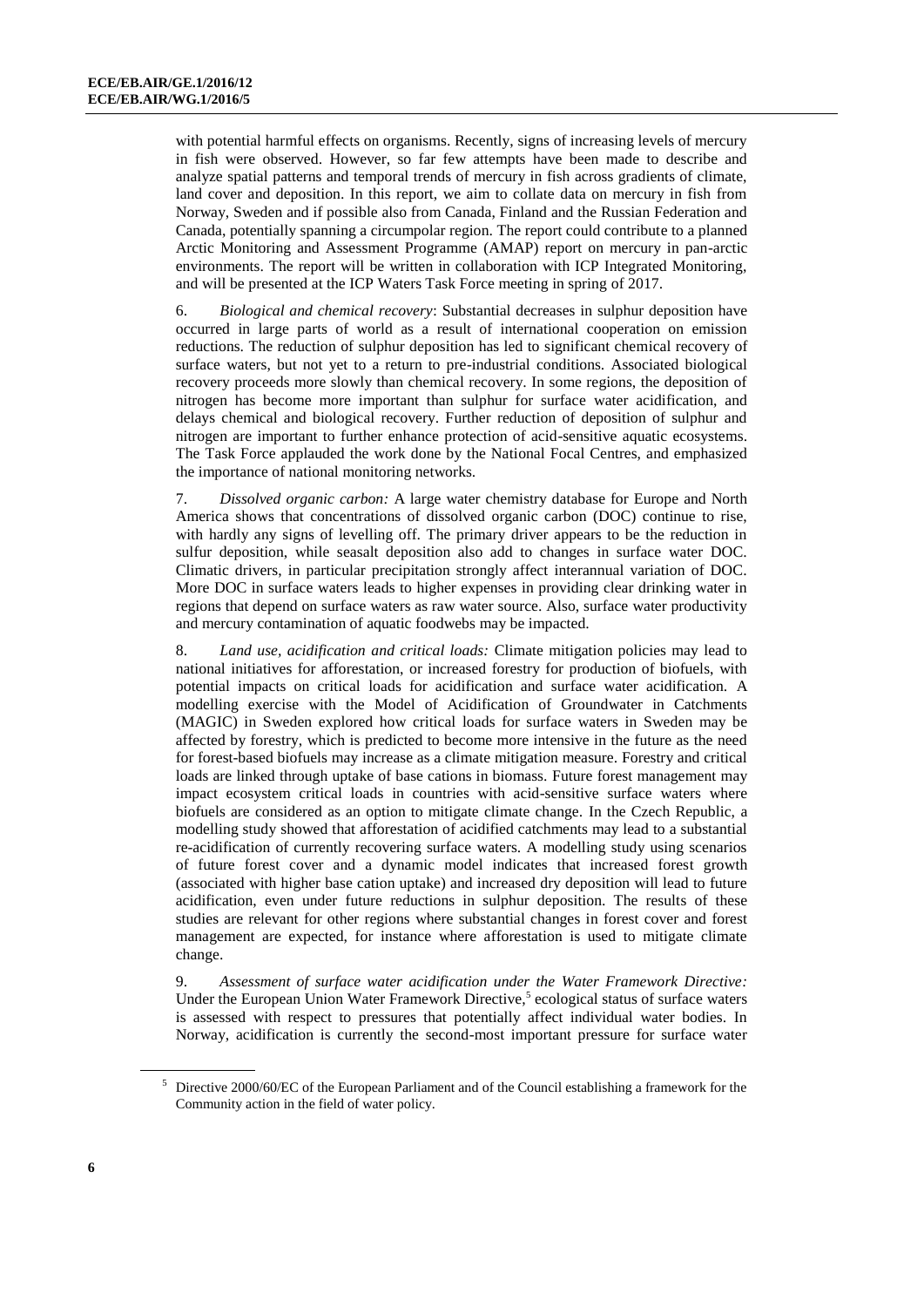quality. Detailed criteria for assessment of ecological status, using biology and chemistry, have been developed as the result of a fruitful collaboration between monitoring networks, where monitoring data and research under the Convention proved highly valuable. There is significant added value in combining data and methods from monitoring networks designed for monitoring air pollution effects and for the Water Framework Directive.

10. *Parties in Eastern Europe, the Caucasus and Central Asia:* Aquatic ecosystems in Armenia and the Russian Federation are strongly impacted by atmospheric deposition. In lakes in the Kola Peninsula in the Russian Federation, the forms and complexes in which metals are present in lakes is affected by anthropogenic deposition. In Armenia, hardly any policy instruments to abate atmospheric pollutions have been implemented. Mining and release of household and industrial waste into rivers are other major sources of surface water pollution in Armenia. The Task Force urged the ICP Waters Programme Centre to continue its efforts to further include Parties in that subregion in the activities of the Programme Centre.

11. *Chemical intercomparison:* Results from the twenty-ninth chemical intercomparison were reported.<sup>6</sup> Thirty-nine laboratories from nineteen countries participated. The quality of results was similar to that in former years. In total, 88 percent of all results were acceptable. The chemical intercomparison is a valuable tool for quality assurance of laboratory analyses.

12. *Biological intercalibration:* Results from the seventeenth biological intercalibration of invertebrates were reported.<sup>7</sup> The goal was to evaluate the quality and harmonize the taxonomic work. Four laboratories participated and showed excellent taxonomic work. Ten laboratories have participated on a regular basis in the intercalibration.

13. *Access to data/information*: The current ICP Waters homepage will be moved to a new platform and content and form will be evaluated and updated. The database will be visualized with maps and metadata will be presented (2016–2017 Workplan item 1.4.1).

14. *Participation in other groups under the Working Group on Effects:* Representatives of the ICP Waters Programme Centre participated in the meetings of the Task Forces of other ICPs i.e. the ICP Integrated Monitoring, the ICP on Effects on Materials including Historic and Cultural Monuments (ICP Materials) and the ICP on Modelling and Mapping of Critical Loads and Levels and Air Pollution Effects, Risks and Trends (ICP Modelling and Mapping), as well as the Joint Expert Group on Dynamic Modelling.

15. *Exploration of ways to combine activities of ICPs:* ICP Waters and ICP Integrated Monitoring organized a joint Task Force meeting in May 2016 (2016–2017 Workplan item 1.4.2). The Task Force of ICP Waters supported another joint Task Force meeting in 2017. Possibilities for joint work on thematic reports were discussed.

<sup>6</sup> Carlos Escudero-Oñate, *Intercomparison 1529: pH, Conductivity, Alkalinity, NO3-N, Cl, SO4, Ca, Mg, Na, K, TOC, Al, Fe, Mn, Cd, Pb, Cu, Ni, and Zn.* ICP Waters report 123/2015*,* Oslo. Norwegian Institute for Water Research. Available from http:/[/www.icp-waters.no/.](http://www.icp-waters.no/)

<sup>7</sup> Arne Fjellheim, Arne Johannessen and Torunn Svanevik Landås, *Biological intercalibration: Invertebrates 1915.* ICP Waters report 124/2015, Oslo. Norwegian Institute for Water Research. Available from http:// [www.icp-waters.no/.](http://www.icp-waters.no/)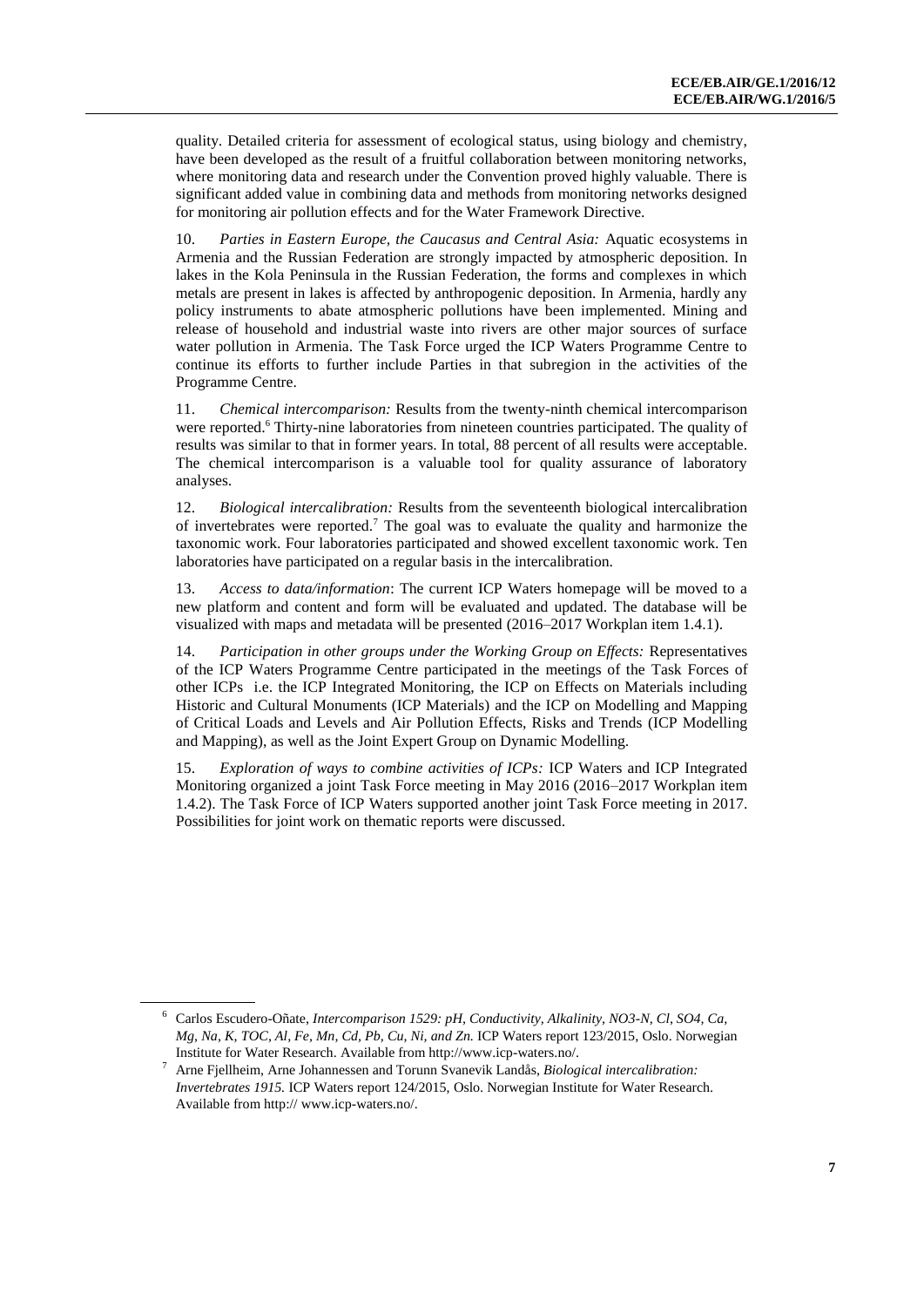### **III. Workplan items common to all International Cooperative Programmes**

#### **A. Further implementation of the Guidelines for Reporting on the Monitoring and Modelling of Air Pollution Effects**

16. An overview of the monitoring effects reported by ICP Waters, according to the Guidelines for Reporting on the Monitoring and Modelling of Air Pollution Effects (ECE/EB.AIR/2008/11) was provided in the 2015 document ECE/EB.AIR/GE.1/2015/13– ECE/EB.AIR/WG.1/2015/6.

#### **B. Enhanced involvement of countries in Eastern and South-Eastern Europe, the Caucasus and Central Asia, and cooperation with activities outside the Convention**

17. With regard to the involvement of countries in Eastern and South-Eastern Europe, the Caucasus and Central Asia, the following countries participate in ICP Waters activities: Armenia, Belarus and the Russian Federation. The Russian Federation delivered data for the ICP Waters database for the first time in 2016. Collaboration with regard to the mercury report is being discussed with Russian partners.

#### **C. Cooperation with programmes and activities outside the region**

18. The Arctic Monitoring and Assessment Programme contributed to the Working Group on Effects trends report.<sup>8</sup> A Norwegian expert on monitoring under the Water Framework Directive was invited to the 2016 Task Force meeting to present how ecological status with regard to acidification is treated in the Norwegian monitoring under the directive. Monitoring data and expertise developed under the Working Group on Effects have contributed strongly to the development of the Norwegian monitoring system under the directive. The outline for the 2016 ICP Waters report on mercury (workplan item 1.1.8) will be presented at an AMAP meeting in 2016 to evaluate a possible contribution to an AMAP assessment report on mercury.

#### **D. Contribution to the joint annual report by the Working Group on Effects**

19. ICP Waters contributed to the 2015 joint progress report on policy-relevant scientific findings to the Working Group on Strategies and Review and to the Executive Body (workplan item 1.1.11) (see ECE/EB.AIR/GE.1/2015/3–ECE/EB.AIR/WG.1/2015/3).

<sup>&</sup>lt;sup>8</sup> Heleen A. de Wit, Jean-Paul Hettelingh and Harry Harmens, eds., Trends in ecosystem and health responses to long-range transported atmospheric pollutants, ICP Waters report No. 125/2015, NIVA report 6946–2015 (Oslo, Norwegian Institute for Water Research, 2015) Available from <http://www.icp-waters.no/> an[d http://www.unece.org/env/lrtap/welcome.html.](http://www.unece.org/env/lrtap/welcome.html)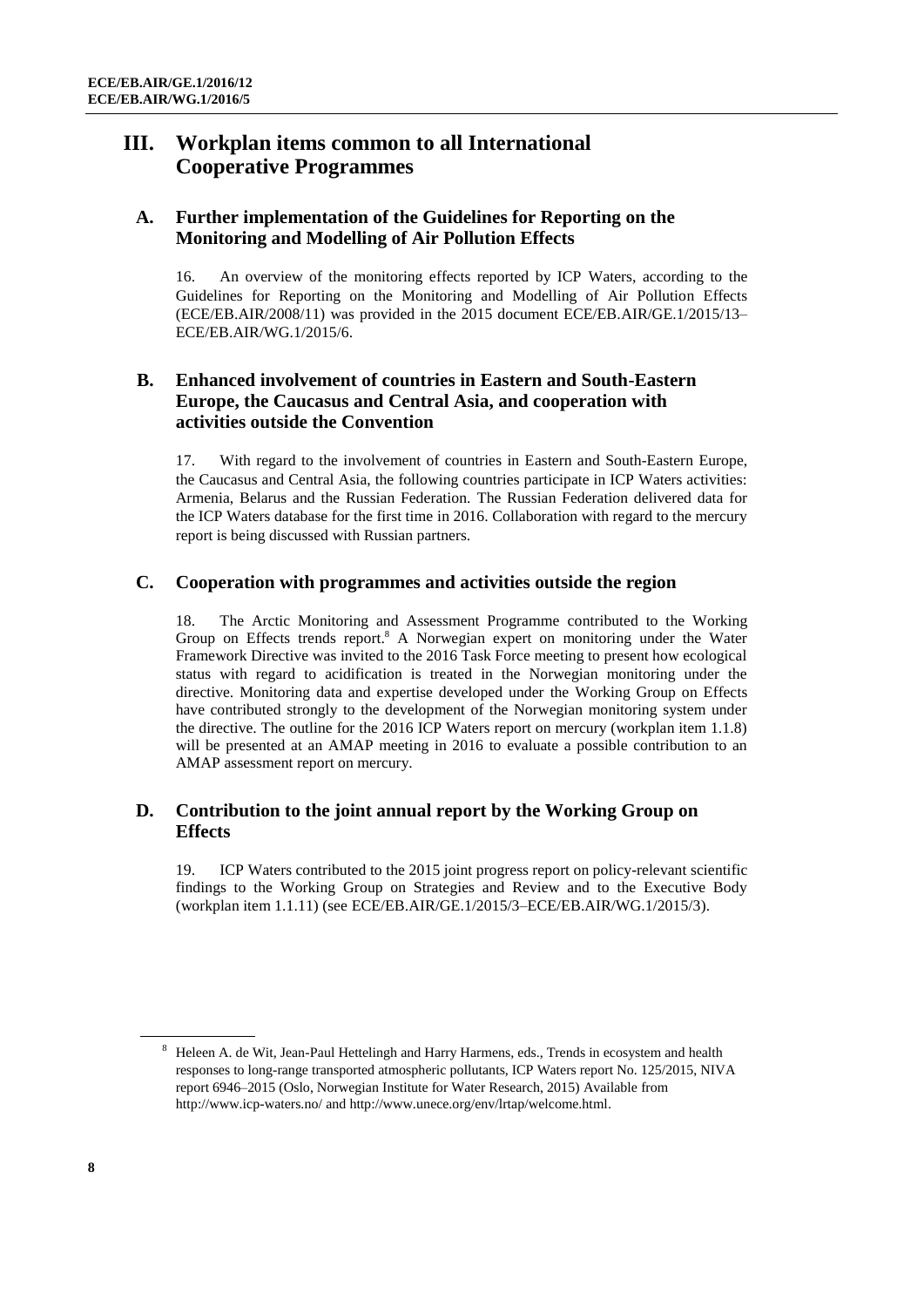#### **E. Science-policy assessment (workplan item 1.5)**

20. Regarding *Assess the long-term trends in air pollution and its adverse effects* (workplan item 1.5.1), ICP Waters coordinated and, together with others ICPs, contributed to the trends report of the Working Group on Effects.

21. Regarding *Assess scientific and policy outcomes within the Convention over the past few decades* (workplan item 1.5.2), ICP Waters contributed to the 2016 assessment report.<sup>9</sup>

### **IV. Workplan items specific to the International Cooperative Programme on Assessment and Monitoring of the Effects of Air Pollution on Rivers and Lakes**

22. *Regional extent of lakes impacted by acidification*: A regional assessment of acidification (2016–2017 workplan 1.1.9) was presented and discussed at the 2016 Task Force meeting. The topic will be the theme of the ICP Waters thematic report in 2017. The background for choosing this topic is that the current key policy instrument for presentation of the current state of surface water acidification is the map of exceedances of critical loads. This presents a limited view on the status of acidified lakes because areas that are currently non-exceeded may still contain lakes that are acidified, and a regional assessment could thus provide additional information of the current status of lakes that are impacted by acidification. A reference group was elected and the topic will be discussed in greater detail in ICP Waters Task Force meeting in spring of 2017.

#### **V. Expected outcomes and deliverables over the next period and the longer term**

23. ICP Waters will continue to deliver policy-relevant reports to the Working Group on Effects that address the long-term strategy. At present, there are no concrete deliveries planned for the period after 2017. The Task Force meeting agreed that reactive nitrogen in surface waters is a potential topic for a future thematic report.

#### **VI. Policy relevant issues, findings and recommendations**

24. *Nitrogen and phosphorous:* While deposition of nitrogen shows widespread declines, in some sites nitrogen deposition shows increases in recent years related to increases in precipitation. Catchment nitrogen input-output budgets show that nitrogen continuous to accumulate in European catchments, while previous trend assessments of ICP Waters do not show widespread increases in inorganic nitrogen concentrations in surface waters. However, nitrogen has become a more important driver of acidification in some regions, most clearly in the Alps. Nitrogen may have impacts on freshwater productivity, especially since clear, but contrasting, trends in phosphorous concentrations in freshwaters have been observed in Sweden and the United States of America. Phosphorous is considered the principal driver of freshwater productivity. In the next call for data, phosphorous will be included to allow an overview of data availability and patterns in ICP Waters sites. The topic is suitable for between-ICP collaboration.

25*. Ground truth* — *the importance of long-term monitoring:* Small (lake) catchments

<sup>9</sup> Rob Maas and Peringe Grennfelt, eds., Towards Cleaner Air: Scientific Assessment Report 2016 (Oslo, 2016).